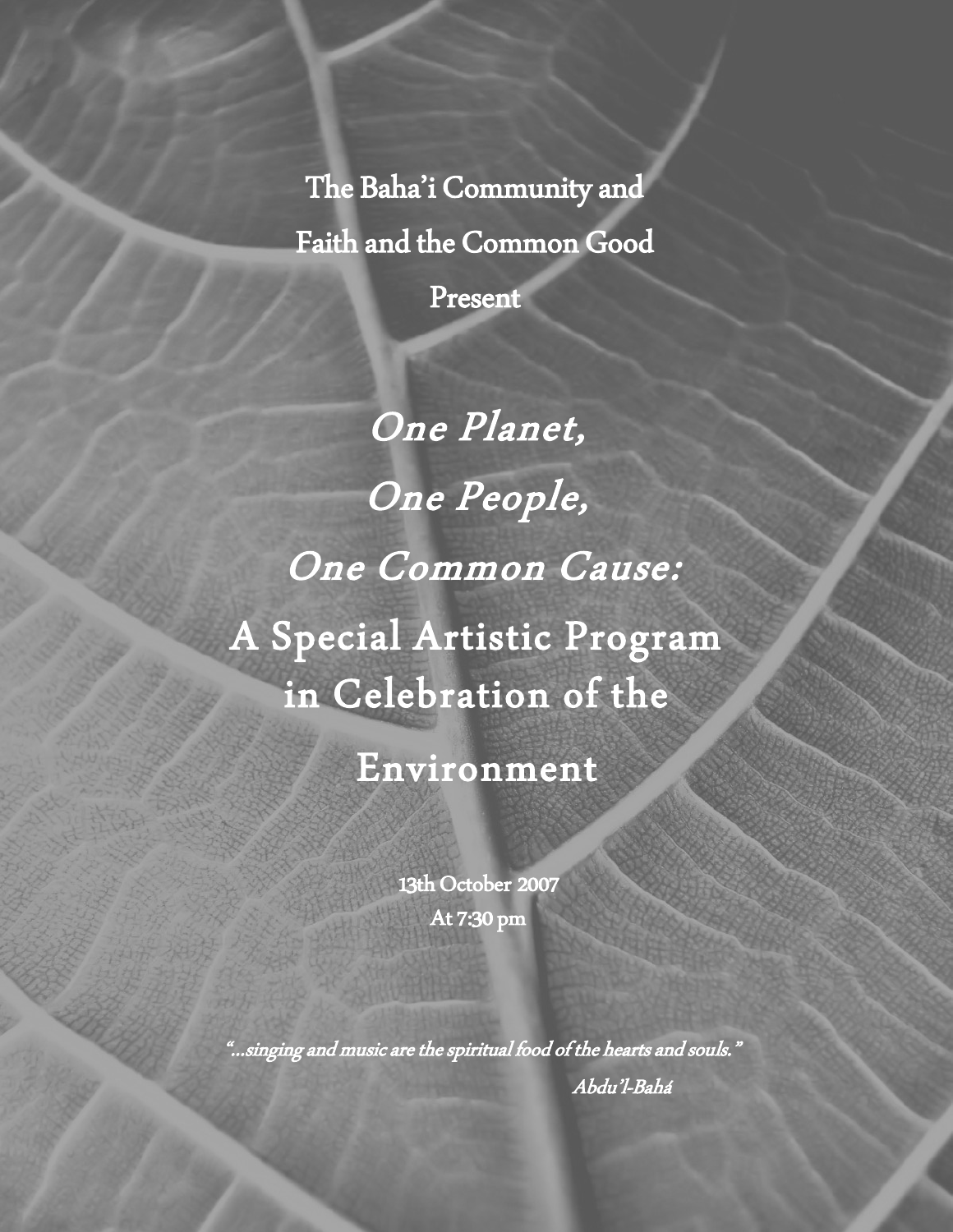## **Program**

*Hosts: Jane Lefeuvre, Tony Michel Opening prayer: Rose Marie Peterson*

*One Planet, One People: Making Connections, An address by Diana Cartwright on behalf of the IEF/Bahá'í Community*

*The Climate Symphony by Martin Quinn*

*Faith and the Common Good, Greening Sacred Space Awards presentation*

*The Otesha Project*

*Closing Song, Rosemarie Peterson*

**At the close of the evening's program, all are invited to enjoy some refreshments and learn about the various environmental groups**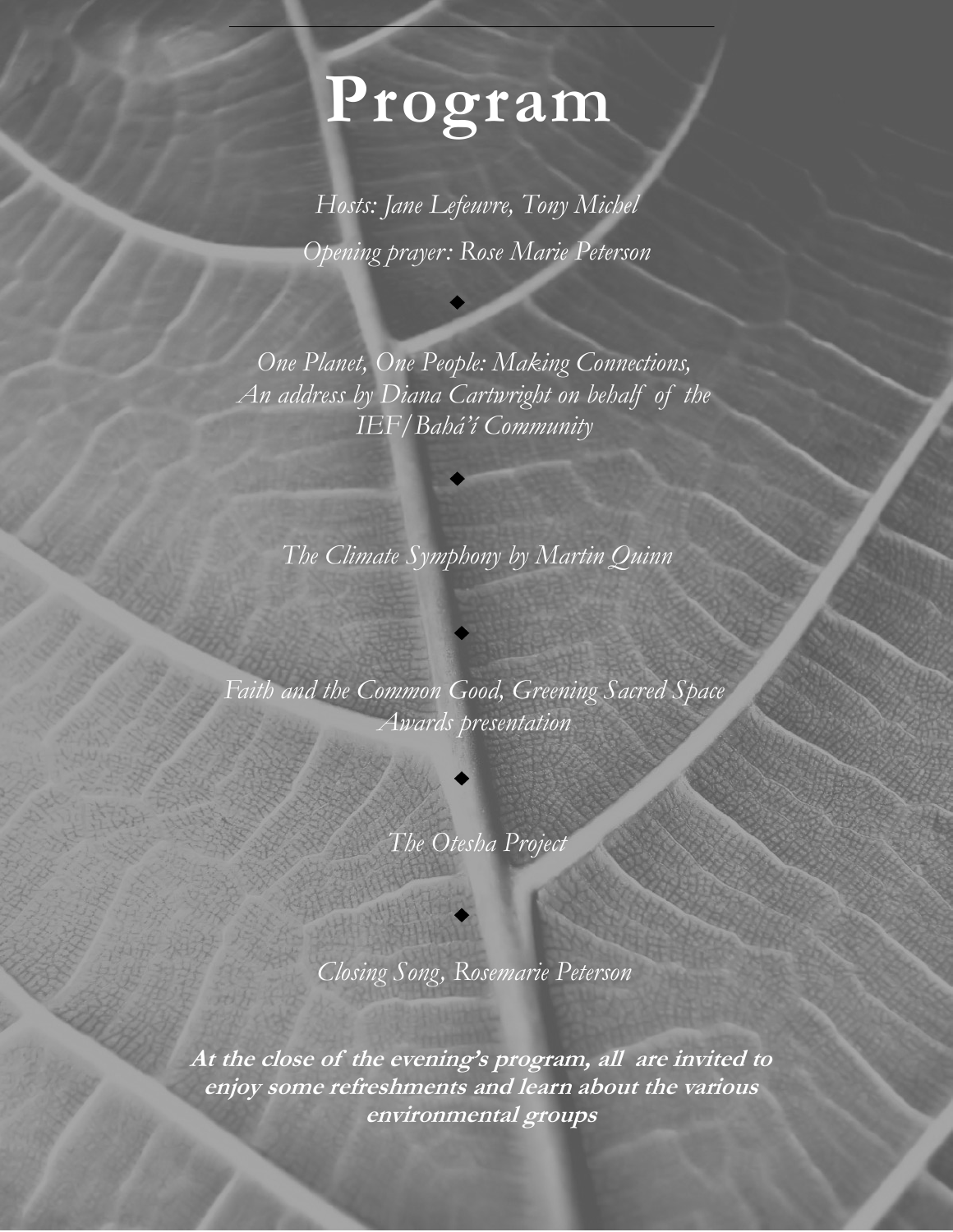# **Sponsors**

*"As peoples of differing faiths and cultures who call Canada home, we affirm common values of justice, peace, participation, human rights, ecological interrelationship, and compassion as cornerstones of a healthy society. At the same*  time, we unite to resist exploitation, violence, greed, and all abuses that hinder *personal, social, and ecological well-being."* 

> Faith and the Common Good (www.fcgottawa.ca)

*"...all beings are connected together like a chain, and reciprocal help, assistance, and influence belonging to the properties of things, are the causes of the existence, development and growth of created beings. "*

> Abdu'l-Baha. The Bahá'í Faith (http://bahai-ottawa.org/)

"*Par conséquent, tous les êtres sont liés les uns aux autres comme les anneaux d'une chaîne; et cette assistance, cette influence réciproques sont de l'essence des choses : elles produisent l'existence, la croissance et le développement des creatures."*

> Abdu'l-Baha. The Bahá'í Faith (http://bahai-ottawa.org/)

*"The International Environment Forum (IEF) is a Bahá'í-inspired nongovernmental professional organization whose members from the [Bahá'í Faith](http://www.bcca.org/ief/bahai.htm) and the wider community promote the application of spiritual and ethical principles to the challenges of the environment and sustainable development...The Forum was accredited by the United Nations to the World Summit on Sustainable Development (Johannesburg 2002) as a scientific and technological organization."* 

IEF Website (www.bcca.org/ief)